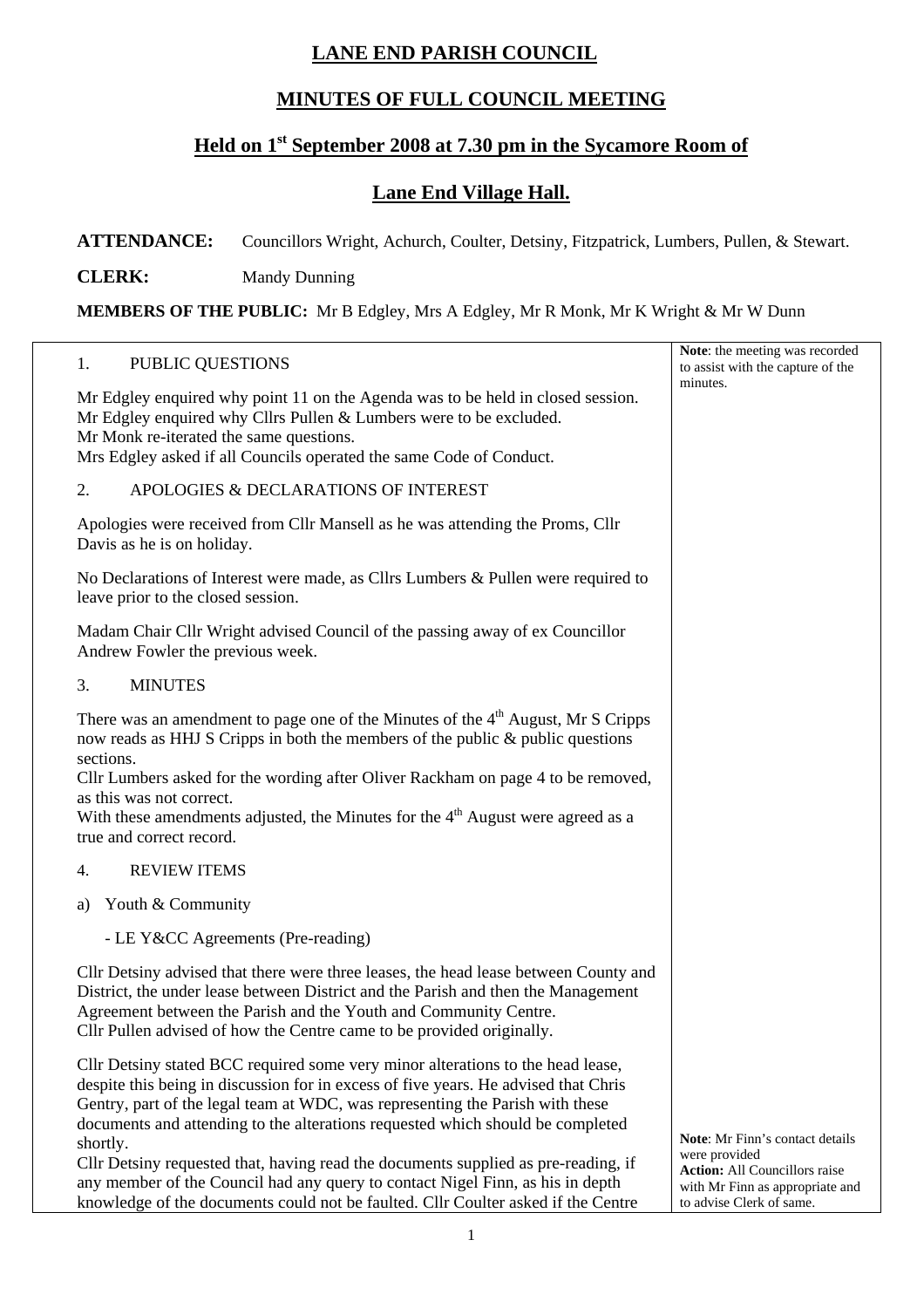| ceased to operate were there any exit penalties or costs involved with the leases to the<br>Council, Cllr Detsiny confirmed there were not. Cllr Detsiny added that should the<br>school be closed then County may look to re-utilise the whole site however they<br>would also be required to relocate the Centre somewhere in the Parish.                                                                                                                                                                                                                                                                                                                                                                                                                                                                                                                                                                                                                                         |                                  |
|-------------------------------------------------------------------------------------------------------------------------------------------------------------------------------------------------------------------------------------------------------------------------------------------------------------------------------------------------------------------------------------------------------------------------------------------------------------------------------------------------------------------------------------------------------------------------------------------------------------------------------------------------------------------------------------------------------------------------------------------------------------------------------------------------------------------------------------------------------------------------------------------------------------------------------------------------------------------------------------|----------------------------------|
| The Council resolved that should there be no further questions or queries of<br>substance on the documents made by $29th$ September, that the under lease &<br>management agreements would be signed once the minor alterations to the head lease<br>were made.                                                                                                                                                                                                                                                                                                                                                                                                                                                                                                                                                                                                                                                                                                                     |                                  |
| - Young People Research Street Dreams (Pre-reading)                                                                                                                                                                                                                                                                                                                                                                                                                                                                                                                                                                                                                                                                                                                                                                                                                                                                                                                                 |                                  |
| Cllr Wright asked if every one had read these documents, the Councillors confirmed<br>they had.<br>Cllr Detsiny explained the background of the papers and his involvement over the                                                                                                                                                                                                                                                                                                                                                                                                                                                                                                                                                                                                                                                                                                                                                                                                 |                                  |
| last few months with this, plus the logic of having three or four financial stakeholders<br>for the project.<br>Cllr Detsiny proposed that the Council support the project to the tune of £300.00.<br>Cllr Wright advised that would be a payment made under S137 of LGA 1972 and<br>that the Council's budget for this year had already been spent.<br>Cllr Wright enquired as to when the initiative was planned for. Cllr Detsiny advised<br>that originally September had been mooted however he had advised Street Dreams<br>this would not be possible much before October.<br>Cllr Coulter felt that the project had much merit and that the Finance Committee<br>should look to adjust the budgets and find the funds to support the project even if the<br>Police are not agreeable to financially support this.                                                                                                                                                           |                                  |
| The Council resolved that the Finance Committee should look to identify the funding<br>of up to £600.00, should the police not make a contribution, to support the Project<br>and the associated financial request, to allow the Council to be a stakeholder in the<br>project.                                                                                                                                                                                                                                                                                                                                                                                                                                                                                                                                                                                                                                                                                                     | <b>Action: Finance Committee</b> |
| - Clarion V, a proposed new way of working.                                                                                                                                                                                                                                                                                                                                                                                                                                                                                                                                                                                                                                                                                                                                                                                                                                                                                                                                         |                                  |
|                                                                                                                                                                                                                                                                                                                                                                                                                                                                                                                                                                                                                                                                                                                                                                                                                                                                                                                                                                                     |                                  |
| The Clerk explained that despite the proposal being dated $20th$ August the revised<br>version had not arrived until today; a copy is associated with these Minutes. The<br>paper was circulated to the Councillors. Cllr Detsiny advised Council of the<br>background to this having come from the Parish Plan Communication group.<br>Cllr Coulter raised the issue of the financial impact on the current advertisers, and<br>also should the publication and production rights be reverted in full to Council,<br>would the advertisers also be returned with it, as without them the magazine would<br>not be sustainable.<br>After a round table discussion the Council resolved that any questions or queries with<br>the proposal should be with the Clerk by the $8th$ September, so that these could be<br>collated and put to Jan Ridley for response.<br>The proposal will come back to Council for a final decision on the potential merger<br>no later than December. | <b>Action: All Councillors</b>   |
| Highways – No items tabled for this section<br>b)                                                                                                                                                                                                                                                                                                                                                                                                                                                                                                                                                                                                                                                                                                                                                                                                                                                                                                                                   |                                  |
| Open Spaces -<br>C)                                                                                                                                                                                                                                                                                                                                                                                                                                                                                                                                                                                                                                                                                                                                                                                                                                                                                                                                                                 |                                  |
| - Moorend Common Bridleway agreement new route                                                                                                                                                                                                                                                                                                                                                                                                                                                                                                                                                                                                                                                                                                                                                                                                                                                                                                                                      |                                  |
| Cllr Lumbers advised that there were two potential routes, and that the<br>recommendation from the Opens Spaces Committee was that the route should be<br>from Woodpeckers via White Cottage onto the loose gravel track that goes down<br>towards the Prince Albert.<br>The Council resolved that this route be adopted and monitored for a six-month<br>period, to assess wear and tear.                                                                                                                                                                                                                                                                                                                                                                                                                                                                                                                                                                                          |                                  |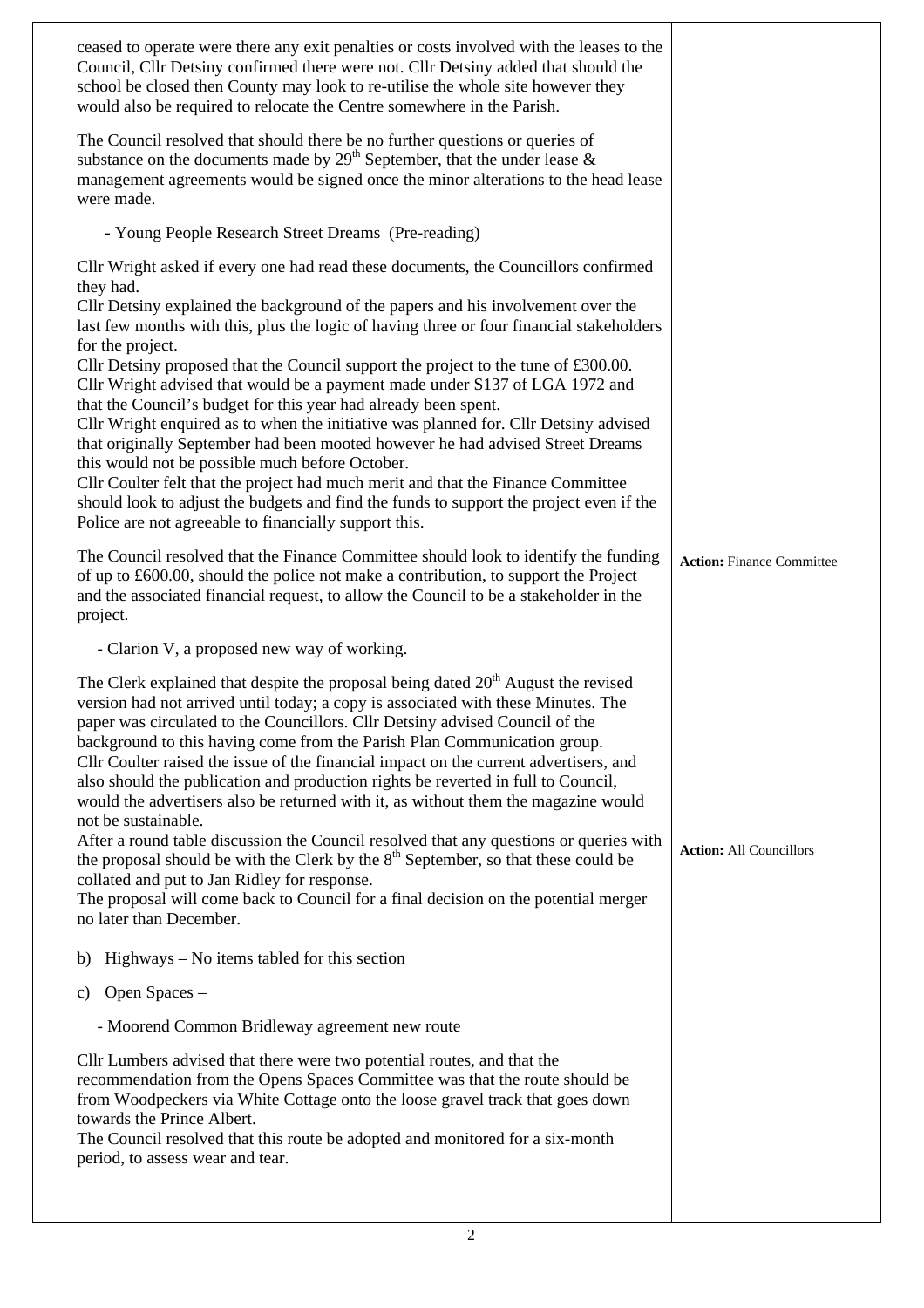- Drainage proposal for Cadmore End Common Cllr Lumbers circulated a diagram and a letter, copies of which are associated with these Minutes, which had been sent to Ross Osborn to share with the Environment Group of the Parish Plan to assist with a potential solution. Cllr Stewart stated that there were a number of ways that this issue could be addressed however it would clearly be dependant on how much the Council wished to spend to resolve this matter whilst retaining the village ambience currently enjoyed. Cllr Stewart agreed that this was a 'Highways' issue and that he would take this away and provide Council with a recommendation as to what could be done, with the varying associated financial levels in readiness for the next Highways Committee.

Cllr Wright updated Council on the posts on Cadmore End Common, stating that they had been removed but had left rather large holes in the ground. Her initial enquiries have not been responded to as yet, however she believes that the Revels Committee would have been responsible for the erection of these and therefore should be written to requesting that they reinstate the Common to its former state. The Council resolved that this should occur, and Cllr Wright confirmed that she would establish who the Clerk should write to.

5. ACTION POINT REVIEW

All items on the Action Point Review dated  $5<sup>th</sup>$  March,  $16<sup>th</sup>$  April,  $2<sup>nd</sup>$  July and 19th November are long standing items that remain to ensure that they are not overlooked. Cllr Wright asked if any further actions had been fulfilled, since the circulation of the pre-reading.

Cllr Fitzpatrick advised that the item for the Community Self Help Plan was to be discussed by the Parish Plan Steering Group at its next meeting on  $9<sup>th</sup>$  September.

Cllr Pullen confirmed that he had made no further progress with the Allotment meetings or tenancy agreements.

Cllr Lumbers enquired what the situation was, with the liaising with Pastor Richards to supporting the Best Kept Village Competition as it had gone from the Action Point review. The Clerk advised that this was not directly linked with the Competition, which the Council had resolved it would enter in 2010; this was that some members of the Elim Centre had expressed a wish to assist in tidying the village and Sue Atkins had agreed to discuss this with Pastor Richards. The Clerk understood that this had occurred. Cllr Fitzpatrick stated that the Competition will be discussed by both the Environment and Community Parish Plan Groups.

Cllr Wright confirmed those actions discharged and carried forward.

6. FINANCE

- Approval of the Accounts for September.

The Clerk circulated the Income/Expenditure sheet and Budget sheet, for the Councillors to consider, she advised that she had yet to receive the bank statement so had be unable to complete the bank reconciliation document.

Cllr Wright asked for approval of the Expenditure Accounts for September, this was proposed by Cllr Pullen & seconded by Cllr Fitzpatrick. This was unanimously agreed.

Cllr Detsiny shared with Council his view of the financial situation should the outcome of Forge Cottage go in favour of the Council. This would leave Council in a comfortable position, and provide it with obvious opportunities of reinvestment back into the Community.

The Clerk reminded Council that Cllr Pullen had already suggested a further four lighting columns for Church Road.

**Action:** Cllr Stewart by 15<sup>th</sup> September.

**Action:** Cllr Wright & Clerk Done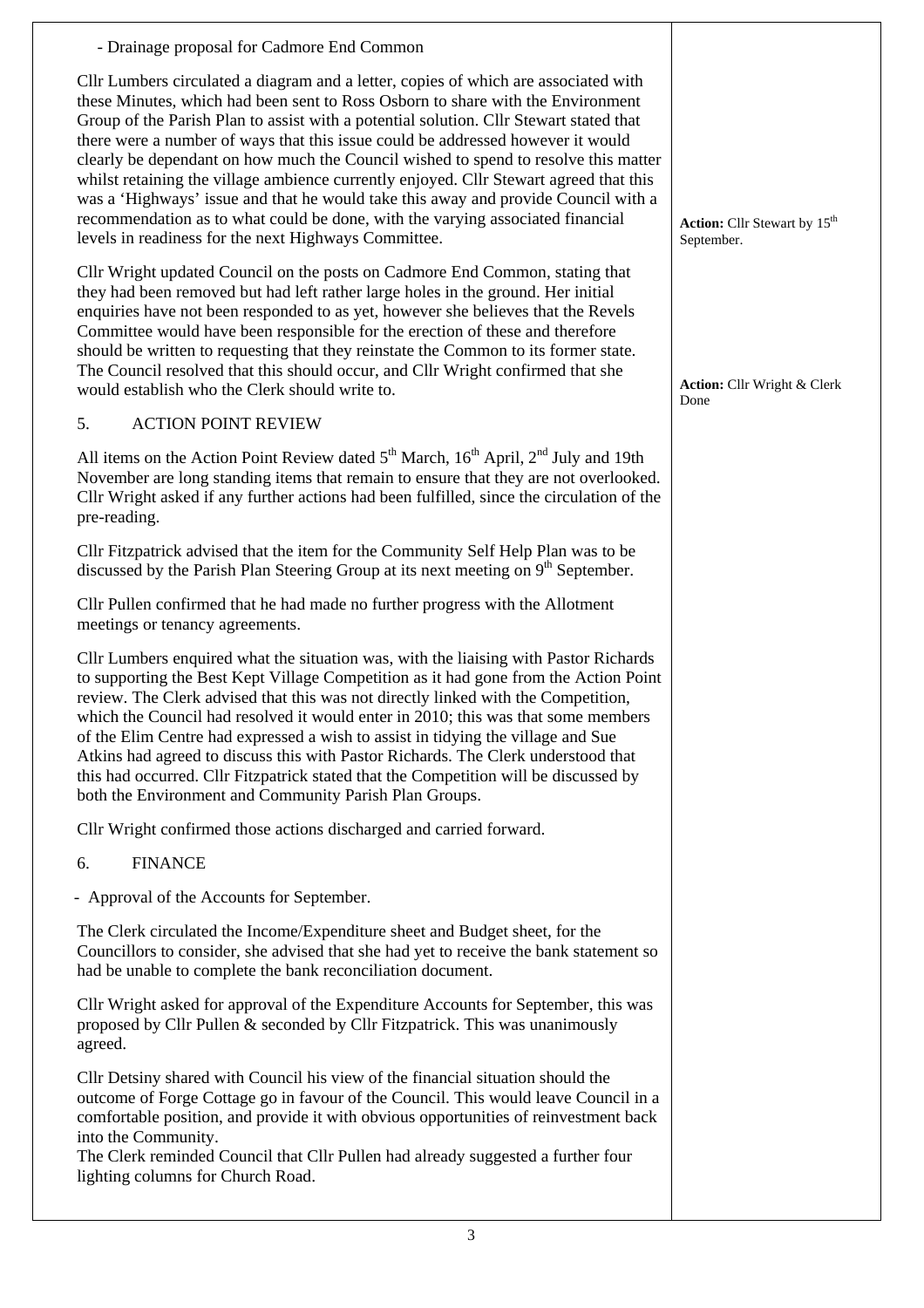| Council will look at this in more detail when it is clear what is available and also<br>what the opportunities and areas that require attention are.                                                                                                                                                                                                                                                                                                                                                                                                                                                                                                                                                                                                                                                                                                                                                                                                                                                                                                                                                                                                                                                                                                       |                                                                 |
|------------------------------------------------------------------------------------------------------------------------------------------------------------------------------------------------------------------------------------------------------------------------------------------------------------------------------------------------------------------------------------------------------------------------------------------------------------------------------------------------------------------------------------------------------------------------------------------------------------------------------------------------------------------------------------------------------------------------------------------------------------------------------------------------------------------------------------------------------------------------------------------------------------------------------------------------------------------------------------------------------------------------------------------------------------------------------------------------------------------------------------------------------------------------------------------------------------------------------------------------------------|-----------------------------------------------------------------|
| Cllr Detsiny asked that all Committee Chairs and Parish Plan leads send to the Clerk<br>their best estimates of the required expenditure for the next three years by $22nd$<br>September including a narrative to support the figures. This will allow Cllr Detsiny<br>and the Clerk to put together the first draft for the budget for the Finance Committee<br>to consider.                                                                                                                                                                                                                                                                                                                                                                                                                                                                                                                                                                                                                                                                                                                                                                                                                                                                              |                                                                 |
| Cllr Wright asked when the Precept required submission, the Clerk advised the third<br>week of January.                                                                                                                                                                                                                                                                                                                                                                                                                                                                                                                                                                                                                                                                                                                                                                                                                                                                                                                                                                                                                                                                                                                                                    |                                                                 |
| Cllr Coulter stated he did not think justice could be done to the task in three weeks.<br>Cllr Wright advised that this would still need to be attempted and educated decisions                                                                                                                                                                                                                                                                                                                                                                                                                                                                                                                                                                                                                                                                                                                                                                                                                                                                                                                                                                                                                                                                            |                                                                 |
| should be made.<br>Cllr Lumbers expressed his concern, as the historic figures were not at his disposal.<br>Cllr Stewart suggested that the subject matter be highlighted, so that it was visible<br>and then a judgment can be made.                                                                                                                                                                                                                                                                                                                                                                                                                                                                                                                                                                                                                                                                                                                                                                                                                                                                                                                                                                                                                      |                                                                 |
| Approval of payment of the additional spend to the Parish Website Gallery                                                                                                                                                                                                                                                                                                                                                                                                                                                                                                                                                                                                                                                                                                                                                                                                                                                                                                                                                                                                                                                                                                                                                                                  |                                                                 |
| The addition of a gallery of pictures at a cost of $£140.00 + \text{vat}$ was proposed by Cllr<br>Detsiny. Cllr Fitzpatrick seconded this and Council resolved to the additional spend<br>over the originally agreed budget.                                                                                                                                                                                                                                                                                                                                                                                                                                                                                                                                                                                                                                                                                                                                                                                                                                                                                                                                                                                                                               |                                                                 |
| <b>SYDNEY HOUSE (Pre-reading)</b><br>7.                                                                                                                                                                                                                                                                                                                                                                                                                                                                                                                                                                                                                                                                                                                                                                                                                                                                                                                                                                                                                                                                                                                                                                                                                    |                                                                 |
| Cllr Wright stated that the pre-reading supplied was from a meeting held on the $19th$                                                                                                                                                                                                                                                                                                                                                                                                                                                                                                                                                                                                                                                                                                                                                                                                                                                                                                                                                                                                                                                                                                                                                                     |                                                                 |
| August.<br>Cllr Fitzpatrick stated that the situation with the redevelopment of the site appeared<br>to be moving with some pace now. The desire of the M40 CEG and Council is to<br>secure, perhaps via the S106, more funding than is currently being proposed by the<br>developer to extend the sound barrier further so that existing residents also benefit,<br>rather than just those being provided accommodation in Sydney House. However the<br>Council would be seen as having a conflict of interests to the planning application<br>should it go into direct discussion with the developer. Another meeting is scheduled<br>with the M40 CEG and other interested parties on $11th$ September to combine the<br>elements on noise reduction and appropriate housing provision.<br>Cllr Coulter also mentioned his and Cllr Stewarts' meeting on $18th$ September and<br>perhaps Chris Watson should be invited as well.<br>Cllr Fitzpatrick stated the housing provision would be available to anyone within the<br>Wycombe District with sufficient points to make them eligible and not give priority<br>to anyone from Lane End. Cllr Coulter stated that it was vital that the Council<br>engaged with the District Council on this issue. | <b>Action:</b> Clerk Done but not<br>available.                 |
| <b>CLERK'S REPORT</b><br>8.                                                                                                                                                                                                                                                                                                                                                                                                                                                                                                                                                                                                                                                                                                                                                                                                                                                                                                                                                                                                                                                                                                                                                                                                                                |                                                                 |
| Point 1 Cllr Wright wished to make it clear that she and the Clerk had met with Ms<br>Denny to understand her siting requirements for a greenhouse.                                                                                                                                                                                                                                                                                                                                                                                                                                                                                                                                                                                                                                                                                                                                                                                                                                                                                                                                                                                                                                                                                                        | Note: Cllr Stewart suggested<br>greenhouses should not be glass |
| Point 5 Attendees are to be Cllr Wright, Cllr Coulter & the Clerk as Cllr Detsiny is<br>on holiday, and this was resolved by Council. Clerk to copy witness statement for<br>Cllr Coulter.                                                                                                                                                                                                                                                                                                                                                                                                                                                                                                                                                                                                                                                                                                                                                                                                                                                                                                                                                                                                                                                                 | ones.<br><b>Action: Clerk Done</b>                              |
| Point 13 Cllr Fitzpatrick                                                                                                                                                                                                                                                                                                                                                                                                                                                                                                                                                                                                                                                                                                                                                                                                                                                                                                                                                                                                                                                                                                                                                                                                                                  |                                                                 |
| Point 14 Cllr Achurch                                                                                                                                                                                                                                                                                                                                                                                                                                                                                                                                                                                                                                                                                                                                                                                                                                                                                                                                                                                                                                                                                                                                                                                                                                      |                                                                 |
| Point 16 Cllr Wright                                                                                                                                                                                                                                                                                                                                                                                                                                                                                                                                                                                                                                                                                                                                                                                                                                                                                                                                                                                                                                                                                                                                                                                                                                       |                                                                 |
| Point 18 Cllrs Wright & Fitzpatrick                                                                                                                                                                                                                                                                                                                                                                                                                                                                                                                                                                                                                                                                                                                                                                                                                                                                                                                                                                                                                                                                                                                                                                                                                        |                                                                 |
| Point 26 Cllr Stewart                                                                                                                                                                                                                                                                                                                                                                                                                                                                                                                                                                                                                                                                                                                                                                                                                                                                                                                                                                                                                                                                                                                                                                                                                                      |                                                                 |
|                                                                                                                                                                                                                                                                                                                                                                                                                                                                                                                                                                                                                                                                                                                                                                                                                                                                                                                                                                                                                                                                                                                                                                                                                                                            |                                                                 |